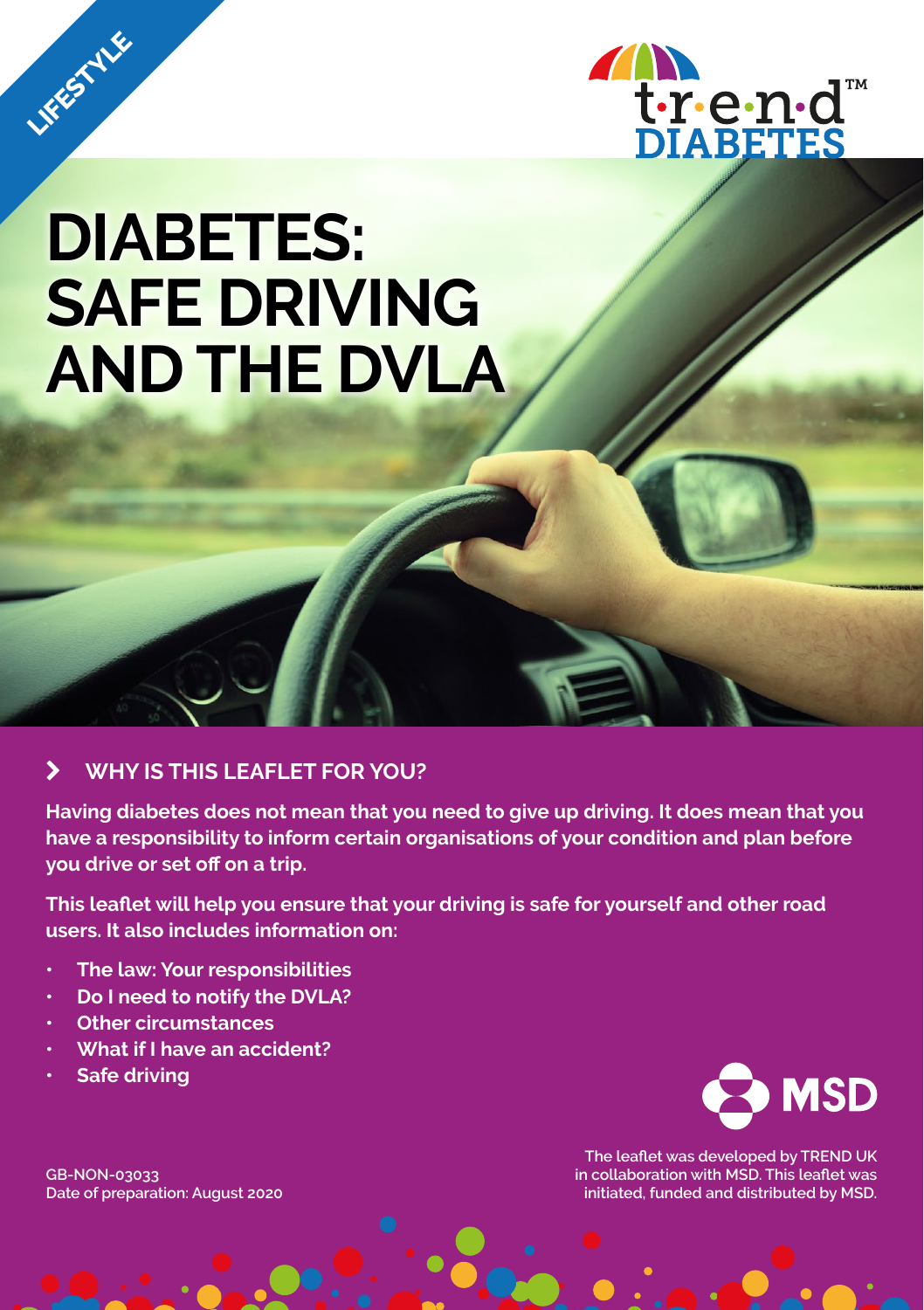## k **WHAT IS A "HYPO"?**

Hypoglycaemic episodes ("hypos") are when your blood glucose levels are too low, which can lead to confusion and affect your ability to drive. This can increase the risk of accidents, which bars some people from driving. Having diabetes does not mean that you have to give up driving, but it does mean that you need to plan in advance before you get behind the wheel. Complications associated with diabetes can affect your ability to drive, as well as your risk and awareness of hypos. A severe hypo is when you need help from a third party like a carer, relative or ambulance team.

## k **THE LAW: YOUR RESPONSIBILITIES**

If you are on a diabetes medication that requires you to inform the DVLA, it is your responsibility to do so – your driving insurance will be invalid if you do not. Your diabetes treatments and circumstances may change over time, so check if this affects your ability to drive and whether you need to contact the DVLA.

For car or motorcycle 1-,2-,or 3-year licences (Group 1), you must meet the following criteria if you use insulin or a tablet which carries a risk of hypoglycaemia:

- You have adequate awareness of the onset of hypoglycaemia.
- You should inform the DVLA if you have more than one severe hypo within the preceding 12 months. Severe hypoglycaemia is defined as requiring the assistance of another person.
- You should practice appropriate blood glucose monitoring as described on page 5 of this leaflet.
- If you use insulin, you will have to sign to say you will comply with healthcare professionals' instructions, report any changes in your conditions to the DVLA, and you will practice appropriate blood glucose monitoring as described on page 5 in this leaflet.
- You are under regular review.

#### For bus and lorry (Group 2) 1-year licences (which require annual review), you must meet the following criteria:

- You have full awareness of hypoglycaemia.
- No episode of severe hypoglycaemia in the preceding 12 months.
- You should use a blood glucose meter with sufficient memory to store 3 months of continuous readings (DVLA INS186, 2019). You must practice appropriate blood glucose monitoring as described on page 5 of this leaflet.
- You can demonstrates an understanding of hypoglycaemia risk.
- You have no disqualifying complications of diabetes, such as problems with your sight.

2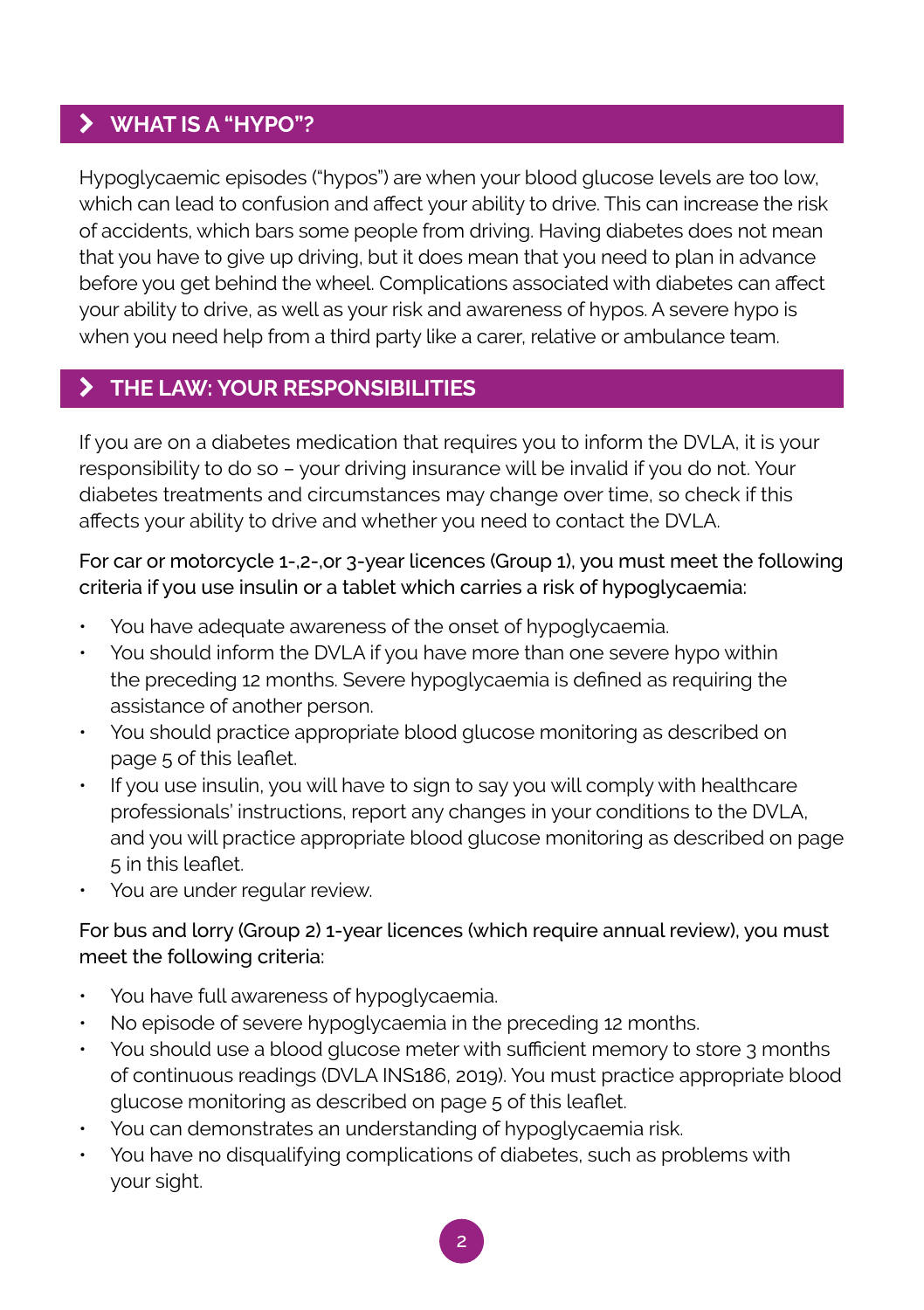# **EX DO I NEED TO NOTIFY THE DVLA?**

 **You can be fined up to £1,000 if you don't tell the DVLA about a medical condition that affects your driving. You may be prosecuted if you're involved in an accident as a result.**

The following information assumes there are no other circumstances that affect your ability to drive safely, particularly regarding your risk of, and your ability to detect hypos. If you are unsure which category your diabetes medication is in, ask your pharmacist or your diabetes healthcare professional.

| When to inform the DVLA                                                                                                                   | Group 1 (Car, motorcycle)                                                                                                                                                 | Group 2 (LGV/PCV)                                                         |
|-------------------------------------------------------------------------------------------------------------------------------------------|---------------------------------------------------------------------------------------------------------------------------------------------------------------------------|---------------------------------------------------------------------------|
| Managed by diet alone                                                                                                                     | Х                                                                                                                                                                         |                                                                           |
| Tablets not included below. These<br>have a low risk of causing hypos                                                                     | X                                                                                                                                                                         |                                                                           |
| Tablets that carry a risk of hypos.<br>This includes sulphonylureas,<br>such as gliclazide, and glinides<br>(repaglinide and nateglinide) | x                                                                                                                                                                         |                                                                           |
| You should inform the DVLA if<br>you have a severe hypo                                                                                   | More than one episode of<br>severe hypo while awake<br>in the preceding<br>12 months                                                                                      | Single episode of<br>severe hypo even<br>if this happened<br>during sleep |
| Non-insulin injections                                                                                                                    | X                                                                                                                                                                         |                                                                           |
| Insulin                                                                                                                                   |                                                                                                                                                                           |                                                                           |
| If you have hypo unawareness<br>you must not drive and must<br>notify the DVLA                                                            | <b>Driving may resume after</b><br>a clinical report by a GP<br>or Consultant Diabetes<br><b>Specialist confirms that</b><br>hypoglycaemia awareness<br>has been regained | The licence will be<br>refused or revoked                                 |
| If you take insulin for less<br>than 3 months eg. following<br>a heart attack                                                             |                                                                                                                                                                           |                                                                           |
| If you continue to take insulin<br>for more than 3 months after<br>delivery of your baby                                                  |                                                                                                                                                                           |                                                                           |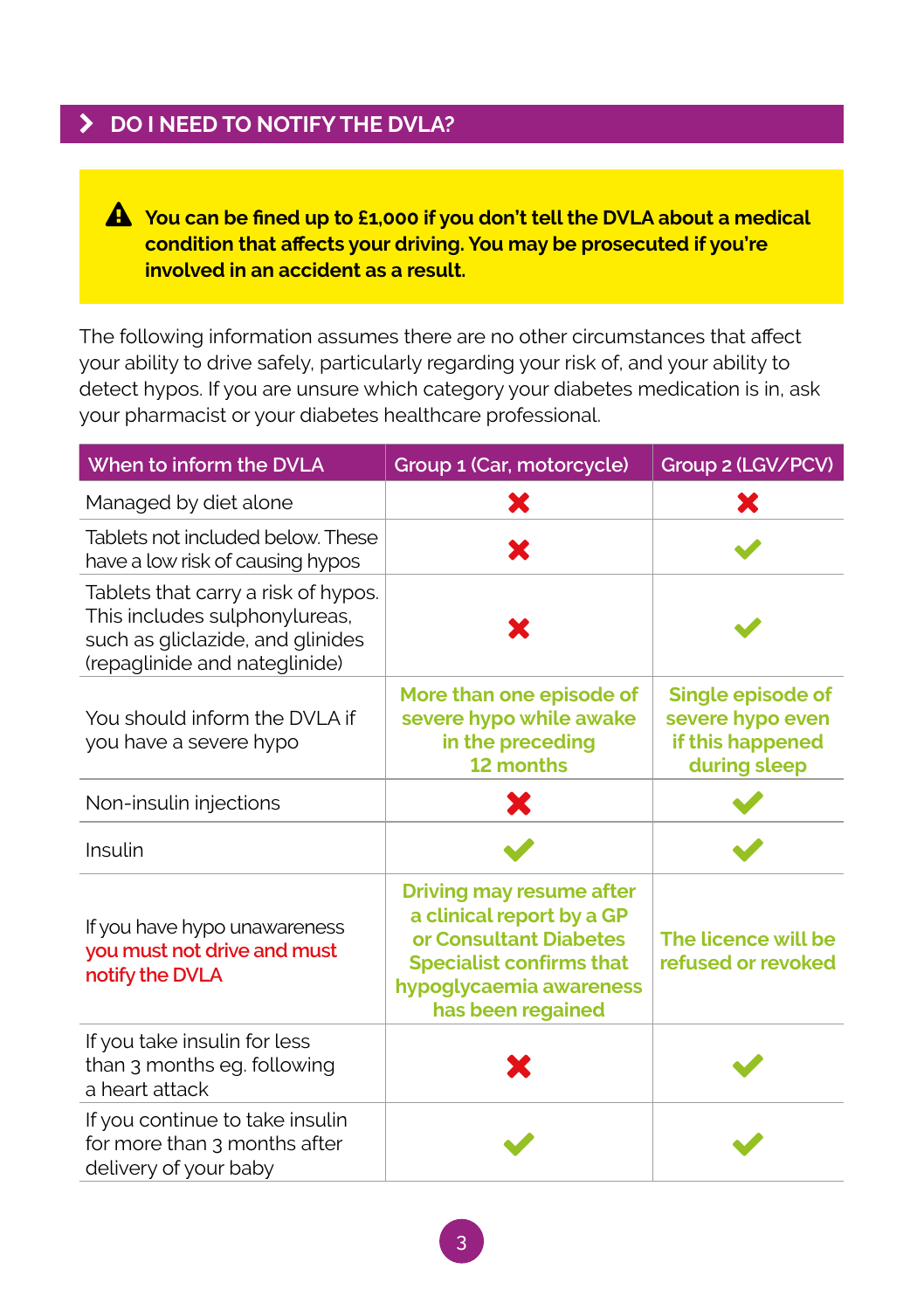## k **INTERSTITIAL GLUCOSE MONITORING SYSTEMS**

These devices are more widely known as Flash Glucose Monitoring systems and real-time continuous glucose monitoring systems (RT-CGM).

#### **Group 1 (Car, motorcycle) Group 2 (LGV/PCV)**

These systems may be used for monitoring glucose at times relevant to driving Group 1 vehicles. Users of these systems must carry finger prick capillary glucose testing equipment for driving purposes as there are times when a confirmatory finger prick blood glucose level is required.

If using an interstitial fluid continuous glucose monitoring system (Flash Glucose Monitoring or RT-CGM), the blood glucose level must be confirmed with a finger prick blood glucose reading in the following circumstances:

- when the glucose level is 4.0 mmol/L or below
- when symptoms of hypoglycaemia are being experienced
- when the glucose monitoring system gives a reading that is not consistent with the symptoms being experienced (e.g. symptoms of hypoglycaemia and the system reading does not indicate this) - see the INF294 leaflet in DVLA website for further details.

There is a legal requirement for Group 2 drivers to monitor their blood glucose for the

purpose of Group 2 driving.

Flash Glucose Monitoring and RT-CGM interstitial fluid glucose monitoring systems are not permitted for the purposes of Group 2 driving and licensing.

Group 2 drivers who use these devices must continue to monitor finger prick capillary blood glucose levels with the regularity defined below.

## k **OTHER CIRCUMSTANCES**

Your ability to recognise and treat hypos, and the development of diabetes complications, may affect your ability to drive safely. By law, you must inform the DVLA when the following affect you (even if you are only taking medications that fall in the "NO" box mentioned previously):

- You need laser treatment to both eyes, or in the remaining eye if you have sight in one eye only.
- You are unable to read (with glasses or contact lenses if necessary) a car number plate at 20 metres (65 feet).
- You have problems with the circulation or sensation in your legs that means you have to drive automatic vehicles or vehicles with a hand-operated accelerator or brake.
- An existing medical condition gets worse or you develop any other condition that may affect you driving safely.
- $\bullet$  It is advisable to inform your motor insurance company if you have diabetes to avoid any problems should an accident occur.

4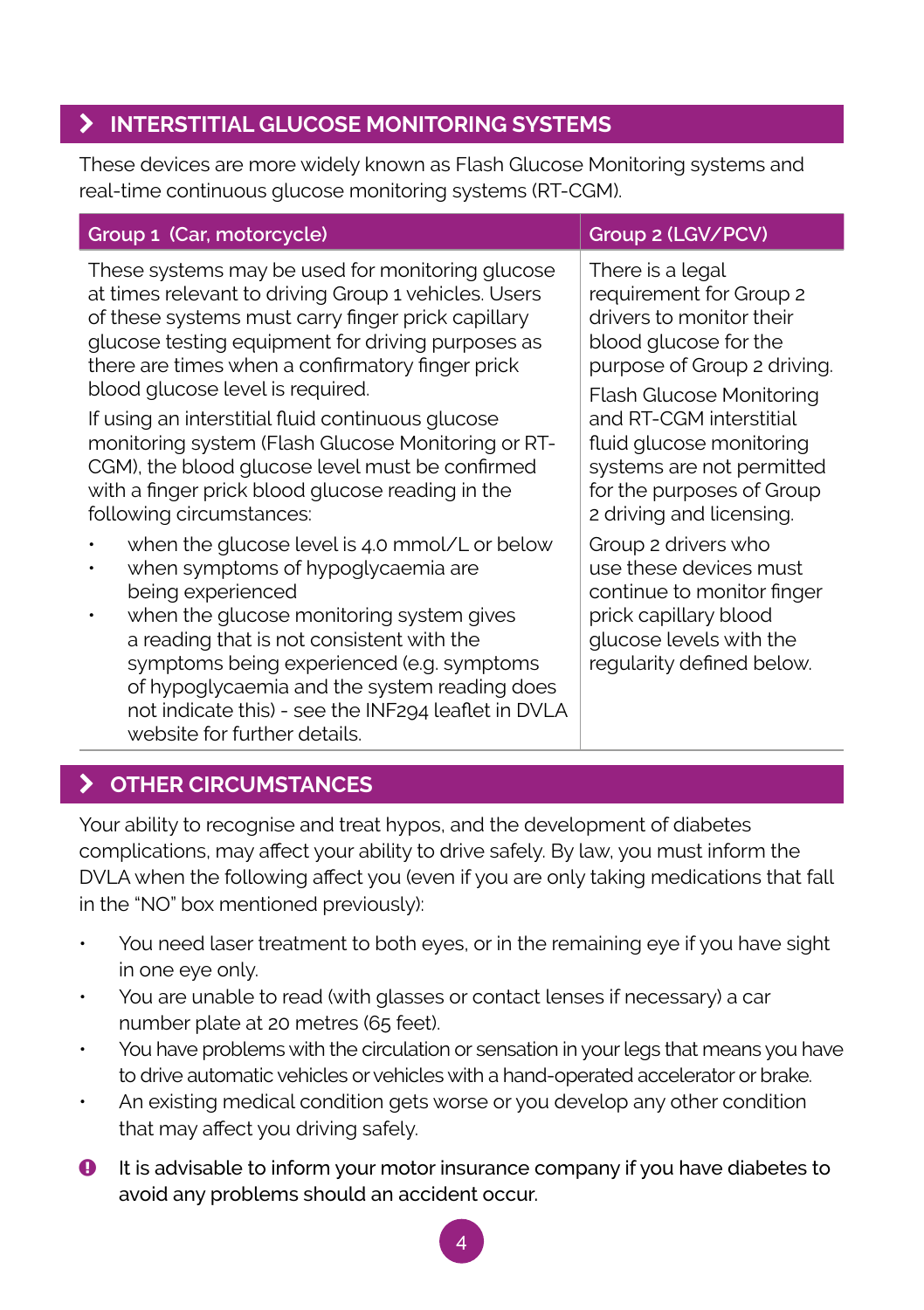#### k **WHAT IF I HAVE AN ACCIDENT?**

If you have an accident, even if you feel it is not your fault, test your blood glucose level to demonstrate whether or not you were hypo.

If you have a hypo while driving, you may be charged with driving under the influence of a drug (insulin or diabetes tablet), driving without due care and attention, or dangerous driving. If you have a severe hypo at the wheel, you must inform the DVLA as soon as you can.

## k **SAFE DRIVING**

- $\blacktriangleright$  Keep hypo treatments in the car within easy reach at all times.
- $\blacktriangleright$  If you take tablets which carry a risk of hypoglycaemia, you should be offered self-monitoring of blood glucose at times relevant to driving to enable the detection of hypoglycaemia.
- $\blacktriangleright$  If you inject insulin, check your blood glucose no longer than 2 hours before driving and then every 2 hours on long journeys. Group 2 drivers (bus/lorry) on a sulphonylurea or glinide are also required to do this as well as testing at least twice daily.



) Do not drive if your blood glucose is 5 mmol/L or less. If your reading is between 4 and 5 mmol/L, eat a small starchy snack like 2 plain biscuits or a piece of fruit. If your blood glucose is less than 4 mmol/L, treat the hypo and do not drive for at least 45 minutes after you have recovered.

**A** If you have a hypo while driving, stop the car as soon as possible. **Remove the keys to demonstrate you are not in charge of the car, and move into the passenger seat if safe to do so. Treat the hypo as advised. You should not drive for at least 45 minutes after recovery because your response rate will be slower.**